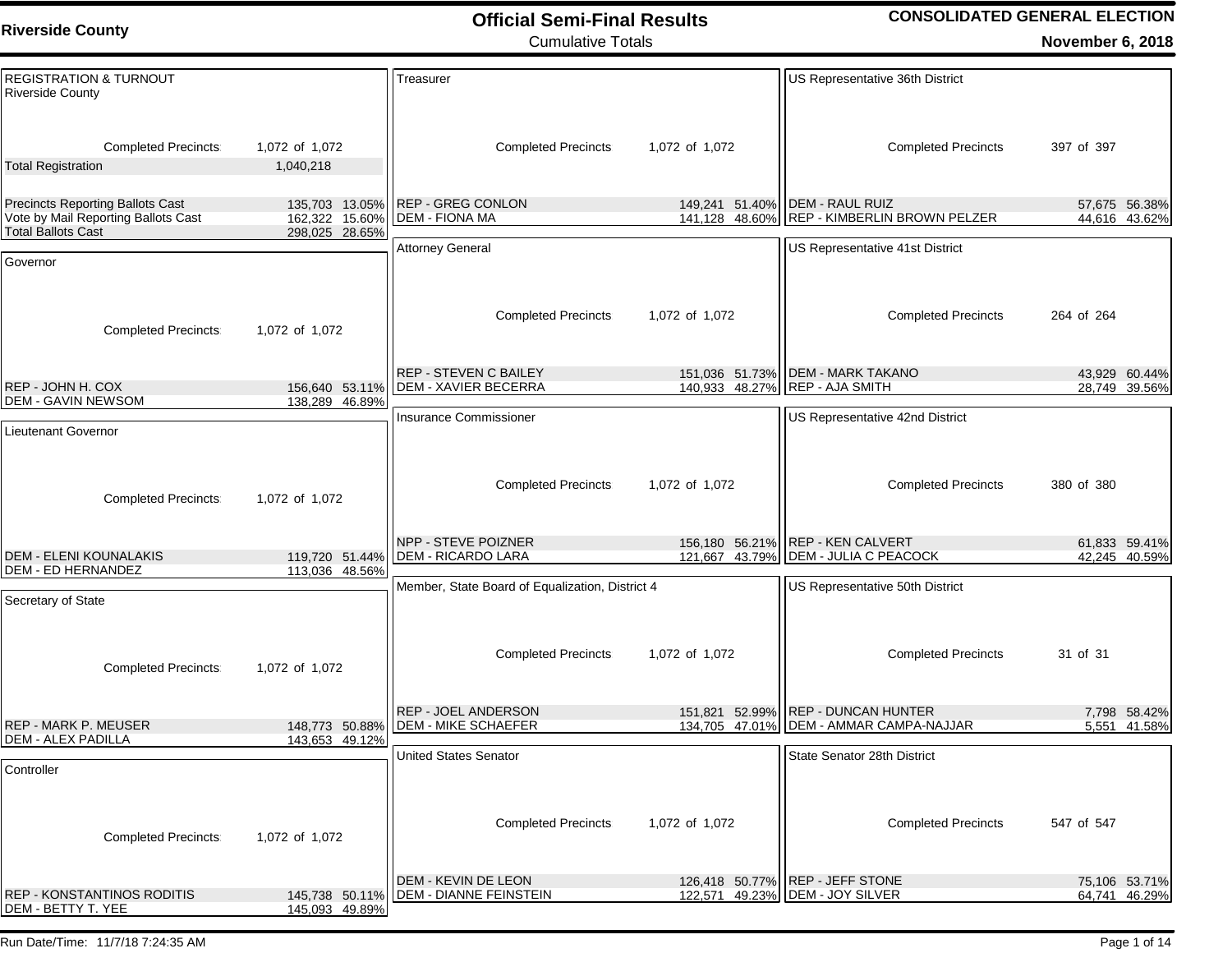| <b>Riverside County</b>                                 |                                       | UIIICIAI JEIIII-FIIIAI KESUITS<br><b>Cumulative Totals</b> |                                        | וטהו טבואבו לאנו בבבט ווטו<br>November 6, 2018 |                                 |  |
|---------------------------------------------------------|---------------------------------------|------------------------------------------------------------|----------------------------------------|------------------------------------------------|---------------------------------|--|
| State Assembly 42nd District                            |                                       | State Assembly 71st District                               |                                        | Associate Justice 4th Dist Div 1 DATO          |                                 |  |
| <b>Completed Precincts</b>                              | 205 of 205                            | <b>Completed Precincts</b>                                 | 88 of 88                               | <b>Completed Precincts</b>                     | 1,072 of 1,072                  |  |
| <b>REP - CHAD MAYES</b><br>DEM - DENIANTIONETTE MAZINGO | 33,308 53.99%<br>28,384 46.01%        | <b>REP - RANDY VOEPEL</b><br><b>DEM - JAMES ELIA</b>       | 4,360 65.42%<br>2,305 34.58%           | <b>YES</b><br><b>NO</b>                        | 132,359 61.26%<br>83,700 38.74% |  |
| State Assembly 56th District                            |                                       | State Assembly 75th District                               |                                        | Associate Justice 4th Dist Div 1 HALLER        |                                 |  |
| <b>Completed Precincts:</b>                             | 151 of 151                            | <b>Completed Precincts</b>                                 | 51 of 51                               | <b>Completed Precincts:</b>                    | 1,072 of 1,072                  |  |
| <b>DEM - EDUARDO GARCIA</b><br>REP - JEFF GONZALEZ      | 16,902 59.57%<br>11,469 40.43%        | <b>REP - MARIE WALDRON</b><br><b>DEM - ALAN GERACI</b>     | 12,741 62.87%<br>7,525 37.13%          | <b>YES</b><br><b>NO</b>                        | 157,289 72.25%<br>60,400 27.75% |  |
| State Assembly 60th District                            |                                       | Associate Justice of the Supreme Court-CORRIGAN            |                                        | Associate Justice 4th Dist Div 1 HUFFMAN       |                                 |  |
| <b>Completed Precincts</b>                              | 162 of 162                            | <b>Completed Precincts</b>                                 | 1,072 of 1,072                         | <b>Completed Precincts</b>                     | 1,072 of 1,072                  |  |
| <b>DEM - SABRINA CERVANTES</b><br>REP - BILL ESSAYLI    | 26,731 50.00%<br>26,728 50.00%        | <b>YES</b><br><b>NO</b>                                    | 164,277 72.91%<br>61,052 27.09%        | <b>YES</b><br><b>NO</b>                        | 145,583 67.26%<br>70,875 32.74% |  |
| State Assembly 61st District                            |                                       | Associate Justice of the Supreme Court-KRUGER              |                                        | Associate Justice 4th Dist Div 1 GUERRERO      |                                 |  |
| <b>Completed Precincts</b>                              | 175 of 175                            | <b>Completed Precincts</b>                                 | 1,072 of 1,072                         | <b>Completed Precincts:</b>                    | 1,072 of 1,072                  |  |
| <b>DEM - JOSE MEDINA</b><br>REP - MOHAMMAD-ALI MAZAREI  | 31,026 63.48% YES<br>17,850 36.52% NO |                                                            | 143,870 64.84% YES<br>78,007 35.16% NO |                                                | 144,922 66.48%<br>73,074 33.52% |  |
| State Assembly 67th District                            |                                       | Associate Justice 4th Dist Div 1 AARON                     |                                        | Associate Justice 4th Dist Div 1 BENKE         |                                 |  |
| <b>Completed Precincts</b>                              | 240 of 240                            | <b>Completed Precincts</b>                                 | 1,072 of 1,072                         | <b>Completed Precincts</b>                     | 1,072 of 1,072                  |  |
| REP - MELISSA MELENDEZ<br>DEM - MICHELLE SINGLETON      | 45,061 63.38% YES<br>26,036 36.62% NO |                                                            | 151,184 68.85% YES<br>68,393 31.15% NO |                                                | 156,015 71.74%<br>61,449 28.26% |  |

**Official Semi-Final Results**

**CONSOLIDATED GENERAL ELECTION**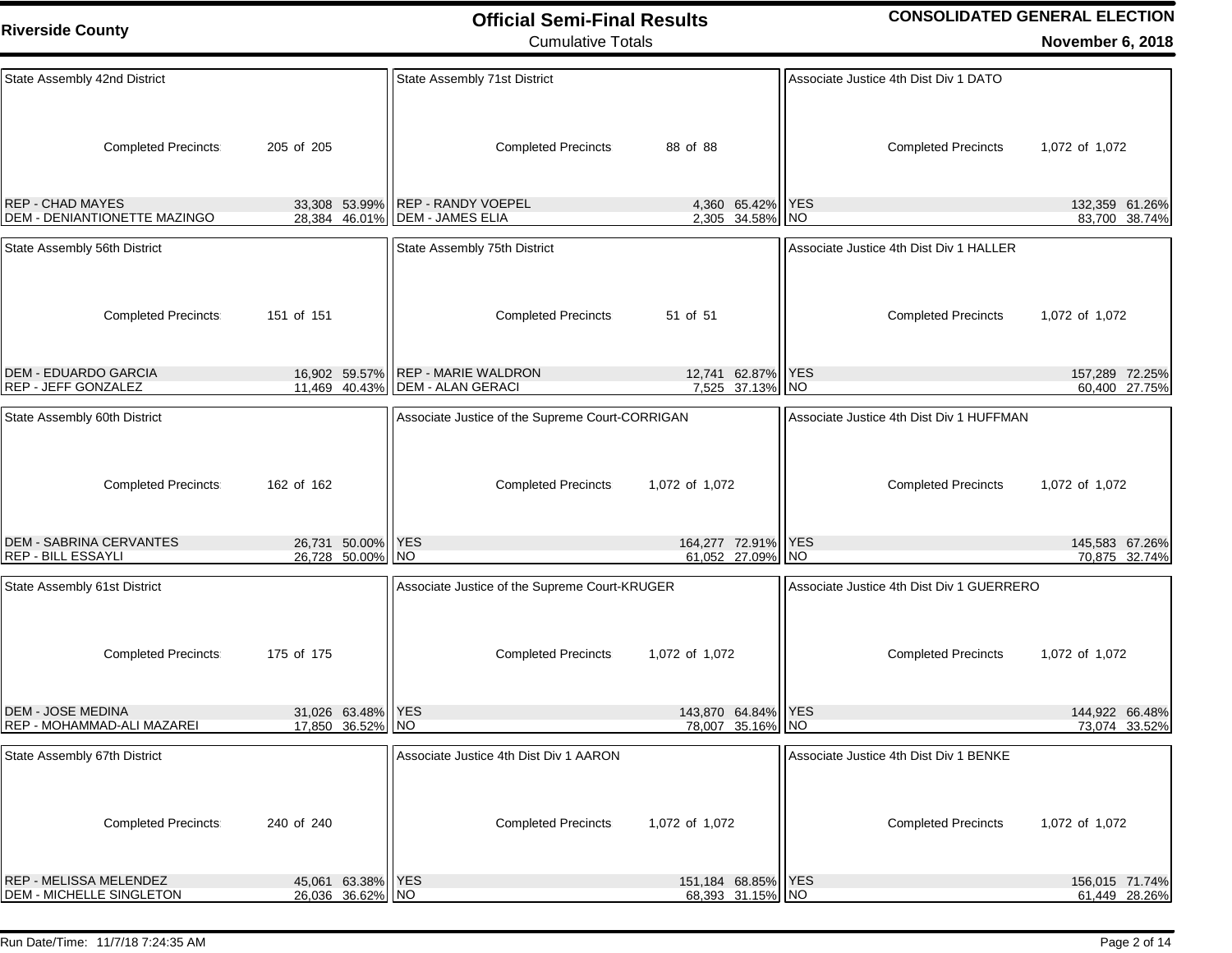| Associate Justice 4th Dist Div 1 IRION                     | Associate Justice 4th Dist Div 3 THOMPSON                                                            | Palo Verde Community College District, TA 1                                        |
|------------------------------------------------------------|------------------------------------------------------------------------------------------------------|------------------------------------------------------------------------------------|
| <b>Completed Precincts</b><br>1,072 of 1,072               | <b>Completed Precincts:</b><br>1,072 of 1,072                                                        | Number to Vote For: 3<br><b>Completed Precincts</b><br>13 of 13                    |
| <b>YES</b><br>143,482 66.92% YES                           | 145,587 69.46%                                                                                       | <b>BRADLEY E. ARNESON</b><br>694 24.87%<br><b>GEORGE W. THOMAS</b>                 |
| 70,938 33.08% NO<br>NO.                                    | 64,018 30.54%                                                                                        | 623 22.32%<br><b>ANGEL RAMIREZ</b>                                                 |
| Associate Justice 4th Dist Div 2 FIELDS                    | Associate Justice 4th Dist Div 3 GOETHALS                                                            | 561 20.10%<br>SUZANNE "SUZY" WOODS<br>513 18.38%<br>JUDY A. SCHUSTER<br>400 14.33% |
| <b>Completed Precincts</b><br>1,072 of 1,072               | <b>Completed Precincts</b><br>1,072 of 1,072                                                         | Riverside Community College District, TA 4                                         |
| <b>YES</b><br>136,304 64.65% YES<br>NO.<br>74,545 35.35%   | 124,526 59.80%<br><b>NO</b><br>83,698 40.20%                                                         | <b>Completed Precincts:</b><br>80 of 80                                            |
| Associate Justice 4th Dist Div 2 MCKINSTER                 | Associate Justice 4th Dist Div 3 IKOLA                                                               | <b>BRIAN HAWLEY</b><br>11.652 51.03%<br>JOSE JUAN ALCALA<br>11,183 48.97%          |
| <b>Completed Precincts:</b><br>1,072 of 1,072              | <b>Completed Precincts</b><br>1,072 of 1,072                                                         | Riverside Community College District, TA 5                                         |
| YES<br>138,821 66.14% YES<br><b>NO</b><br>71,061 33.86% NO | 141,100 67.55%<br>67,775 32.45%                                                                      | <b>Completed Precincts</b><br>63 of 63                                             |
| Associate Justice 4th Dist Div 2 MILLER                    | State Superintendent of Public Instruction                                                           | TRACEY B. VACKAR<br>8,754 59.07%<br>SAMUEL DAVIS<br>6,066 40.93%                   |
| <b>Completed Precincts</b><br>1,072 of 1,072               | <b>Completed Precincts</b><br>1,072 of 1,072                                                         | San Bernardino Community College District, TA 4                                    |
| <b>YES</b><br><b>NO</b><br>66,784 31.75%                   | 143,592 68.25%   MARSHALL TUCK<br>146,195 59.20%<br><b>TONY K. THURMOND</b><br>100,770 40.80%        | <b>Completed Precincts</b><br>10 of 10                                             |
| Associate Justice 4th Dist Div 2 SLOUGH                    | Desert Community College District, TA 1                                                              | <b>SAM IRWIN</b><br>25 51.02%<br>DONALD L. SINGER<br>24 48.98%                     |
|                                                            |                                                                                                      | San Bernardino Community College District, TA 6                                    |
| <b>Completed Precincts:</b><br>1,072 of 1,072              | <b>Completed Precincts:</b><br>39 of 39                                                              | <b>Completed Precincts</b><br>7 of 7                                               |
| <b>YES</b><br>135,371 64.17% RUBEN PEREZ<br><b>NO</b>      | 1,494 43.42%<br>75,593 35.83%   FRANK FIGUEROA<br>981 28.51%<br><b>BECKY BROUGHTON</b><br>966 28.07% |                                                                                    |
|                                                            |                                                                                                      | <b>JACK ROBERTS</b><br>322 41.71%                                                  |
| Run Date/Time: 11/7/18 7:24:35 AM                          |                                                                                                      | Page 3 of 14                                                                       |

Cumulative Totals

**Official Semi-Final Results CONSOLIDATED GENERAL ELECTION November 6, 2018**

**Riverside County**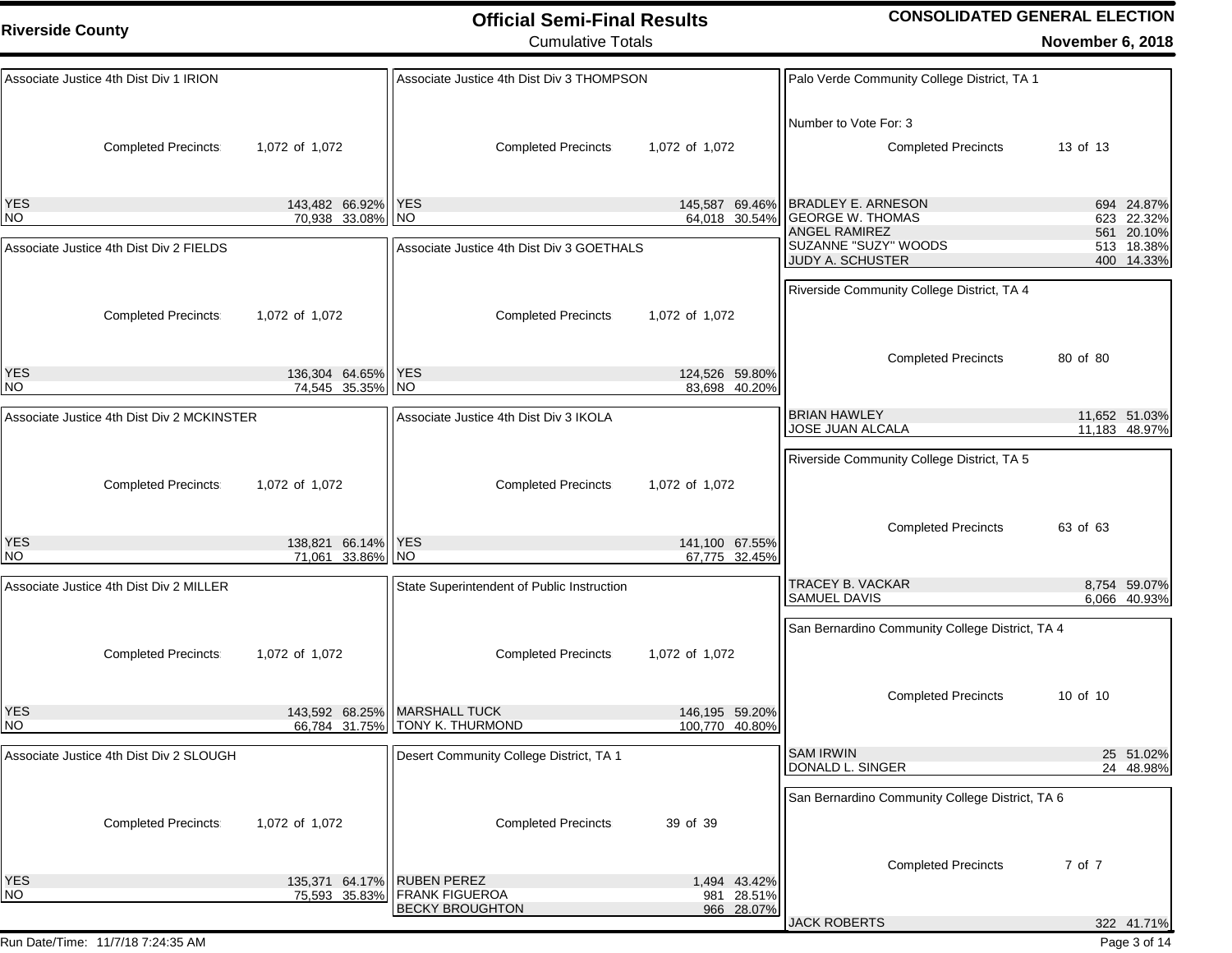|                                                |          |                            | Number to Vote For: 2                                |                              | Number to Vote For: 2                               |          |                              |
|------------------------------------------------|----------|----------------------------|------------------------------------------------------|------------------------------|-----------------------------------------------------|----------|------------------------------|
| <b>Completed Precincts:</b>                    | 7 of 7   |                            | <b>Completed Precincts:</b>                          | 34 of 34                     | <b>Completed Precincts:</b>                         | 85 of 85 |                              |
|                                                |          |                            |                                                      |                              |                                                     |          |                              |
| STEPHANIE HOUSTON                              |          | 237 30.70%                 | <b>DAMIAN DAVILA</b>                                 | 1,277 24.57%                 | <b>ROB DAVIS</b>                                    |          | 8,917 37.06%                 |
| <b>JAMES HOLBROOK</b>                          |          | 213 27.59%                 | Colton Joint Unified School District, TA 1           |                              | HORACIO "ROSS" VALENZUELA<br>ADAM M. MC QUEEN       |          | 5,785 24.04%<br>4,916 20.43% |
| Alvord Unified School District, TA 1           |          |                            |                                                      |                              | <b>JAMIE SWAIN L</b>                                |          | 4,446 18.48%                 |
|                                                |          |                            |                                                      |                              | Jurupa Unified School District, TA 1                |          |                              |
|                                                |          |                            | <b>Completed Precincts:</b>                          | 10 of 10                     |                                                     |          |                              |
| <b>Completed Precincts</b>                     | 11 of 11 |                            |                                                      |                              |                                                     |          |                              |
|                                                |          |                            |                                                      |                              | <b>Completed Precincts</b>                          | 36 of 36 |                              |
| <b>GREGORY ALEXANDER</b>                       |          | 827 37.94%                 | <b>ISRAEL FUENTES JR</b><br><b>RANDALL CENICEROS</b> | 21 51.22%                    |                                                     |          |                              |
| <b>JOANNA DORADO</b>                           |          | 824 37.80%                 |                                                      | 20 48.78%                    |                                                     |          |                              |
| ART KASPEREEN, JR.                             |          | 529 24.27%                 | Colton Joint Unified School District, TA 2           |                              | <b>ROBERT ORTIZ GARCIA</b><br><b>TARA FOGLIASSO</b> |          | 4,991 61.85%<br>3,079 38.15% |
| Alvord Unified School District, TA 3           |          |                            |                                                      |                              |                                                     |          |                              |
|                                                |          |                            | Number to Vote For: 2                                |                              | Jurupa Unified School District, TA 5                |          |                              |
|                                                |          |                            | <b>Completed Precincts:</b>                          | 10 of 10                     |                                                     |          |                              |
| <b>Completed Precincts</b>                     | 4 of 4   |                            |                                                      |                              |                                                     |          |                              |
|                                                |          |                            |                                                      |                              | <b>Completed Precincts:</b>                         | 36 of 36 |                              |
|                                                |          |                            | <b>BERENICE SANDOVAL</b><br><b>DAN FLORES</b>        | 26 42.62%<br>20 32.79%       |                                                     |          |                              |
| JULIE A. MORENO                                |          | 569 50.13%                 | <b>PILAR TABERA JR</b>                               | 15 24.59%                    |                                                     |          |                              |
| JOSÉ LUIS PÉREZ                                |          | 566 49.87%                 | Corona-Norco Unified School District, TA 2           |                              | <b>MELISSA RAGOLE</b><br><b>DAWN BREWER</b>         |          | 4,627 58.88%<br>3,231 41.12% |
| Alvord Unified School District, TA 4           |          |                            |                                                      |                              |                                                     |          |                              |
|                                                |          |                            |                                                      |                              | Lake Elsinore Unified School District, TA 5         |          |                              |
|                                                |          |                            | <b>Completed Precincts:</b>                          | 19 of 19                     |                                                     |          |                              |
| <b>Completed Precincts</b>                     | 5 of 5   |                            |                                                      |                              |                                                     |          |                              |
|                                                |          |                            |                                                      |                              | <b>Completed Precincts:</b>                         | 17 of 17 |                              |
|                                                |          |                            | ELIZABETH "LISA" MARROQUIN                           | 2,871 54.43%                 |                                                     |          |                              |
| ROBERT D. SCHWANDT<br>NORMA O. BERRELLEZ       |          | 1,383 65.14%<br>740 34.86% | <b>BILL NEWBERRY</b>                                 | 2,404 45.57%                 | CHRISTOPHER MC DONALD                               |          | 1,474 58.31%                 |
|                                                |          |                            | Desert Sands Unified School District, TA 5           |                              | <b>STEVEN WOOD</b>                                  |          | 1,054 41.69%                 |
| Coachella Valley Unified School District, TA 1 |          |                            |                                                      |                              | Murrieta Valley Unified School District, TA 2 FT    |          |                              |
|                                                |          |                            |                                                      |                              |                                                     |          |                              |
| Number to Vote For: 2                          |          |                            | <b>Completed Precincts:</b>                          | 22 of 22                     |                                                     |          |                              |
| <b>Completed Precincts:</b>                    | 34 of 34 |                            |                                                      |                              | <b>Completed Precincts:</b>                         | 7 of 7   |                              |
|                                                |          |                            |                                                      |                              |                                                     |          |                              |
| JOSE "JOEY" ACUÑA, JR.                         |          | 2,111 40.62%               | ANA MARGARITA CONOVER<br>MICHAEL ALEXANDER DURAN     | 2,121 56.02%<br>1,665 43.98% |                                                     |          |                              |
| BLANCA TORRES HALL                             |          | 1,809 34.81%               |                                                      |                              | NADA N. HIGUERA                                     |          | 1,513 51.41%                 |
|                                                |          |                            |                                                      |                              |                                                     |          |                              |

## **Official Semi-Final Results CONSOLIDATED GENERAL ELECTION November 6, 2018**

Hemet Unified School District, TA 3

Cumulative Totals

Coachella Valley Unified School District, TA 1

**Riverside County**

San Bernardino Community College District, TA 6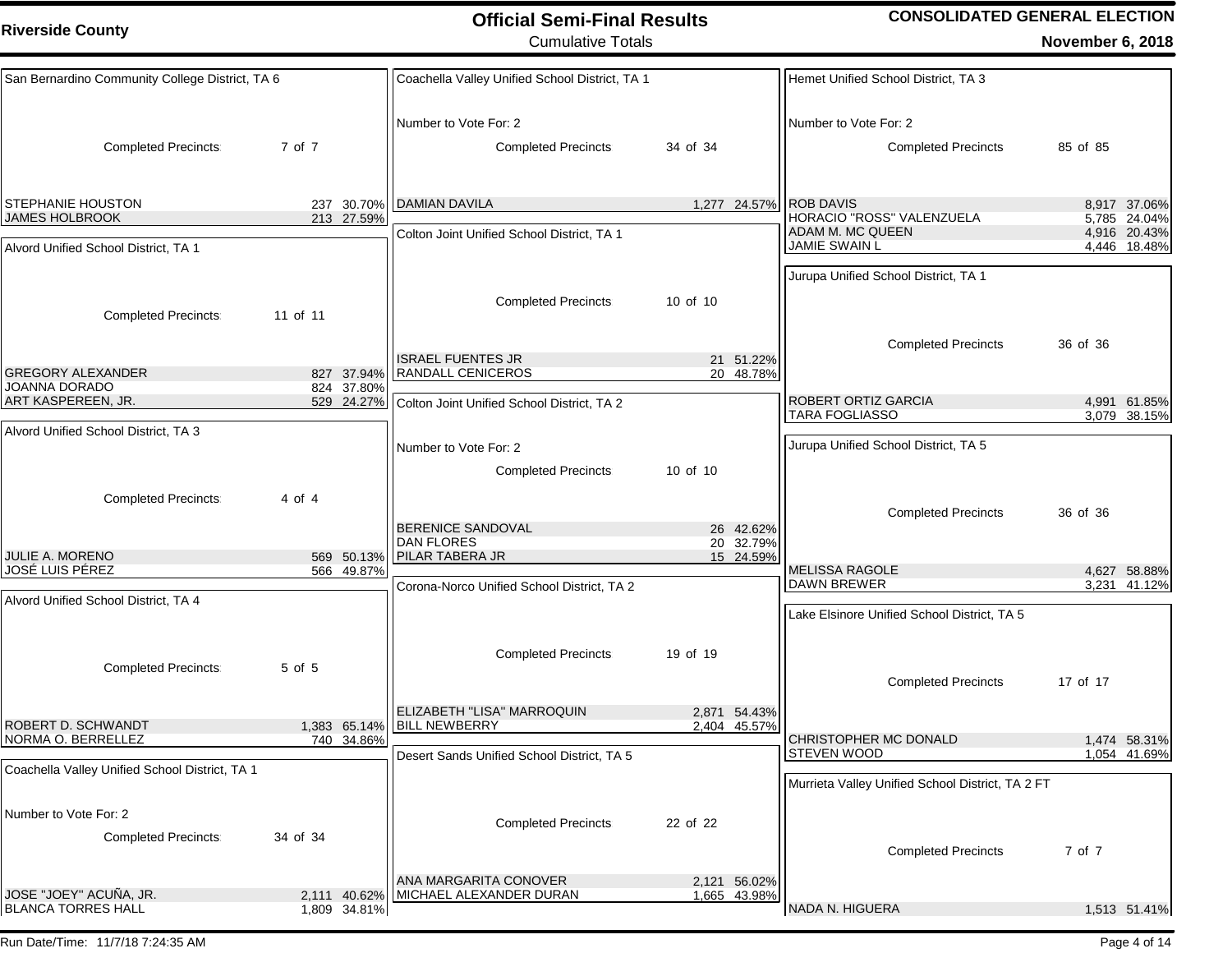| <b>Riverside County</b>                            |                              | <b>Official Semi-Final Results</b>               |                                            | <b>CONSOLIDATED GENERAL ELECTION</b>                                         |                                        |
|----------------------------------------------------|------------------------------|--------------------------------------------------|--------------------------------------------|------------------------------------------------------------------------------|----------------------------------------|
|                                                    |                              | <b>Cumulative Totals</b>                         |                                            |                                                                              | November 6, 2018                       |
| Murrieta Valley Unified School District, TA 2 FT   |                              | Temecula Valley Unified School District, TA 4    |                                            | Menifee Union School District, TA 3                                          |                                        |
| <b>Completed Precincts:</b>                        | 7 of 7                       | <b>Completed Precincts</b>                       | 20 of 20                                   | <b>Completed Precincts</b>                                                   | 6 of 6                                 |
| <b>KRIS THOMASIAN</b>                              | 1,430 48.59%                 | <b>ADAM SKUMAWITZ</b><br><b>DIAN MARTIN</b>      | 1,401 33.37%                               | <b>JASON RIDER</b>                                                           | 418 20.37%                             |
| Murrieta Valley Unified School District, TA 4 ST   |                              | <b>KEVIN S. HILL</b><br>RYAN A. BLAIR            | 1,202 28.63%<br>1,077 25.66%<br>518 12.34% | Menifee Union School District, TA 4                                          |                                        |
| <b>Completed Precincts</b>                         | 7 of 7                       | Val Verde Unified School District, TA 3          |                                            | <b>Completed Precincts</b>                                                   | 13 of 13                               |
| LINDA LUNN<br>DOUGLAS V. GIBBS                     | 1,442 64.00%<br>811 36.00%   | <b>Completed Precincts</b>                       | 4 of 4                                     | JACQUELYN A. JOHANSEN<br><b>DENNIS SILVA</b>                                 | 1,161 64.72%<br>633 35.28%             |
| San Jacinto Unified School District, TA 4          |                              | <b>TY LIDDELL</b><br><b>BRANDON GARRETY</b>      | 882 74.75%<br>298 25.25%                   | Menifee Union School District, TA 5                                          |                                        |
| <b>Completed Precincts</b>                         | 1 of 1                       | Val Verde Unified School District, TA 4          |                                            | <b>Completed Precincts</b>                                                   | 10 of 10                               |
| <b>JASMIN RUBIO</b><br><b>ELOY CASTRO</b>          | 229 51.93%<br>212 48.07%     | <b>Completed Precincts</b>                       | 7 of 7                                     | <b>WILLIAM HOAG</b><br><b>DEBBI "DEB" MANION</b><br><b>KENYON W. JENKINS</b> | 863 33.87%<br>535 21.00%<br>529 20.76% |
| Temecula Valley Unified School District, TA 2      |                              | <b>MARISOL ROQUE</b><br><b>STEVE PEREZ</b>       | 474 56.03%<br>372 43.97%                   | <b>JERRY BOWMAN</b><br><b>JOE LONG</b>                                       | 15.35%<br>391<br>9.03%<br>230          |
| <b>Completed Precincts</b>                         | 10 of 10                     | Perris Union High School District, TA 1          |                                            | <b>Nuview Union School District</b>                                          |                                        |
| SANDY HINKSON<br>UHERYL ECKARD                     | 2,609 57.49%<br>1,929 42.51% | <b>Completed Precincts</b>                       | 24 of 24                                   | Number to Vote For: 3<br><b>Completed Precincts:</b>                         | 11 of 11                               |
| Temecula Valley Unified School District, TA 3      |                              | <b>RANDALL T. FREEMAN</b><br><b>MICHAEL GRAY</b> | 2,271 54.92%<br>1,864 45.08%               | DOUG FREY<br><b>JAIME SANCHEZ</b><br><b>KEN FRENCH</b>                       | 641 26.27%<br>490 20.08%<br>481 19.71% |
| <b>Completed Precincts</b>                         | 23 of 23                     | Menifee Union School District, TA 3              |                                            | <b>ED REPUCCI</b><br>ROBERT "BOB" MC GINTY                                   | 422 17.30%<br>406 16.64%               |
| <b>BARBARA BROSCH</b><br>RONALD L. PRENTICE        | 1,743 45.52%<br>765 19.98%   | <b>Completed Precincts:</b>                      | 6 of 6                                     |                                                                              |                                        |
| DOMINIC CARCIOPPOLO, III<br><b>VERONICA GODINA</b> | 663 17.32%<br>658 17.18%     | J. KYLE ROOT                                     | 1,634 79.63%                               |                                                                              |                                        |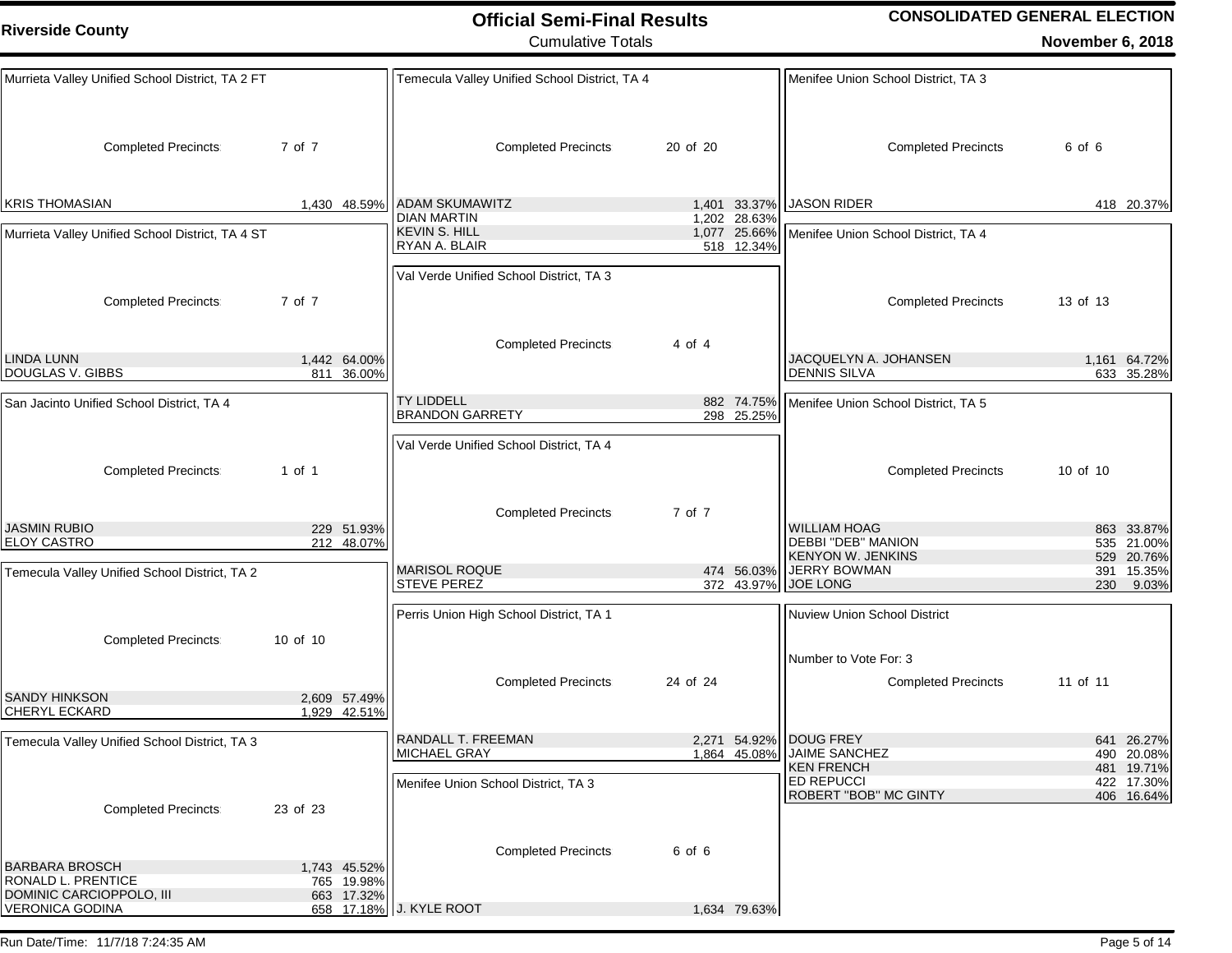| <b>Completed Precincts</b>                 | 2 of 2                   | <b>Completed Precincts</b>                                          | 147 of 147                                 | <b>Completed Precincts:</b>                                   | 1 of 1                                       |
|--------------------------------------------|--------------------------|---------------------------------------------------------------------|--------------------------------------------|---------------------------------------------------------------|----------------------------------------------|
| DANA MC LEAD<br><b>JOSE PEPE GARCIA</b>    | 164 36.20%<br>163 35.98% | <b>ERIC LINDER</b>                                                  | 22,116 48.86% DAVID ELLIS                  |                                                               | 146 27.24%                                   |
| KATIE MARIE MC CLENDON                     | 126 27.81%               | County Supervisor, District 5                                       |                                            | City Council Member, City of Beaumont                         |                                              |
| Perris Elementary School District, TA 5    |                          | <b>Completed Precincts</b>                                          | 242 of 242                                 | Number to Vote For: 3<br><b>Completed Precincts:</b>          | 16 of 16                                     |
| <b>Completed Precincts</b>                 | 8 of 8                   |                                                                     |                                            |                                                               |                                              |
| <b>MARIBEL NAVA</b>                        | 241 43.82%               | <b>RUSS BOGH</b><br><b>JEFF HEWITT</b>                              | 23,766 50.38%<br>23,406 49.62%             | <b>MIKE LARA</b><br><b>LLOYD WHITE</b><br>REY S.J. SANTOS     | 3,872 26.67%<br>3,251 22.39%<br>3,232 22.26% |
| <b>NORMAN QUINTERO</b><br>ESTELA GONZÁLEZ  | 212 38.55%<br>97 17.64%  | Sheriff, Coroner & Public Administrator                             |                                            | <b>RON ROY</b><br>VICTOR S. DOMINGUEZ                         | 2,880 19.83%<br>1,285<br>8.85%               |
| Romoland Elementary School District, TA 1  |                          | <b>Completed Precincts</b>                                          | 1,072 of 1,072                             | City Clerk, City of Beaumont                                  |                                              |
| <b>Completed Precincts</b>                 | 6 of 6                   | <b>CHAD BIANCO</b><br><b>STAN SNIFF</b>                             | 145,026 56.52%<br>111,558 43.48%           | <b>Completed Precincts:</b>                                   | 16 of 16                                     |
| <b>GERARD "GARY" RELLER</b>                | 200 59.00%               | City of Banning, Council District 4                                 |                                            | <b>STEVEN MEHLMAN</b>                                         | 4,967 100.00%                                |
| <b>GREG OCONNOR</b>                        | 139 41.00%               |                                                                     |                                            | City Council Member, City of Calimesa                         |                                              |
| Romoland Elementary School District, TA 5  |                          | <b>Completed Precincts</b>                                          | 3 of 3                                     | Number to Vote For: 2                                         |                                              |
|                                            |                          |                                                                     |                                            | <b>Completed Precincts:</b>                                   | 17 of 17                                     |
| <b>Completed Precincts:</b>                | 5 of 5                   | <b>DAVID HAPPE</b><br><b>JERRY WESTHOLDER</b>                       | 271 35.52%<br>163 21.36%                   |                                                               |                                              |
| <b>DEBBIE MOON</b><br><b>DAMON NAVARRO</b> | 831 76.17%<br>260 23.83% | <b>BILL FRANKLIN</b><br>ADOLFO MEDIANO, JR.<br><b>TIMOTHY SMITH</b> | 153 20.05%<br>16.25%<br>124<br>6.82%<br>52 | <b>LARRY SMITH</b><br>JAMES O. HYATT<br><b>JEFF CERVANTEZ</b> | 770 39.79%<br>635 32.82%<br>530 27.39%       |
| County Supervisor, District 2              |                          | City of Banning, Council District 5                                 |                                            | City Council Member, City of Canyon Lake                      |                                              |
| <b>Completed Precincts:</b>                | 147 of 147               | <b>Completed Precincts:</b>                                         | 1 of 1                                     | Number to Vote For: 2<br><b>Completed Precincts:</b>          | 7 of 7                                       |
| <b>KAREN SPIEGEL</b>                       |                          | 23,145 51.14% COLLEEN WALLACE                                       | 216 40.30%                                 | <b>JEREMY SMITH</b>                                           | 1,403 41.22%                                 |
| Run Date/Time: 11/7/18 7:24:35 AM          |                          | PATRICK "CORK" IRWIN                                                |                                            | 174 32.46%   KASEY CASTILLO                                   | 904 26.56%<br>Page 6 of 14                   |
|                                            |                          |                                                                     |                                            |                                                               |                                              |

Perris Elementary School District, TA 1

## **Official Semi-Final Results CONSOLIDATED GENERAL ELECTION November 6, 2018**

Cumulative Totals

County Supervisor, District 2

City of Banning, Council District 5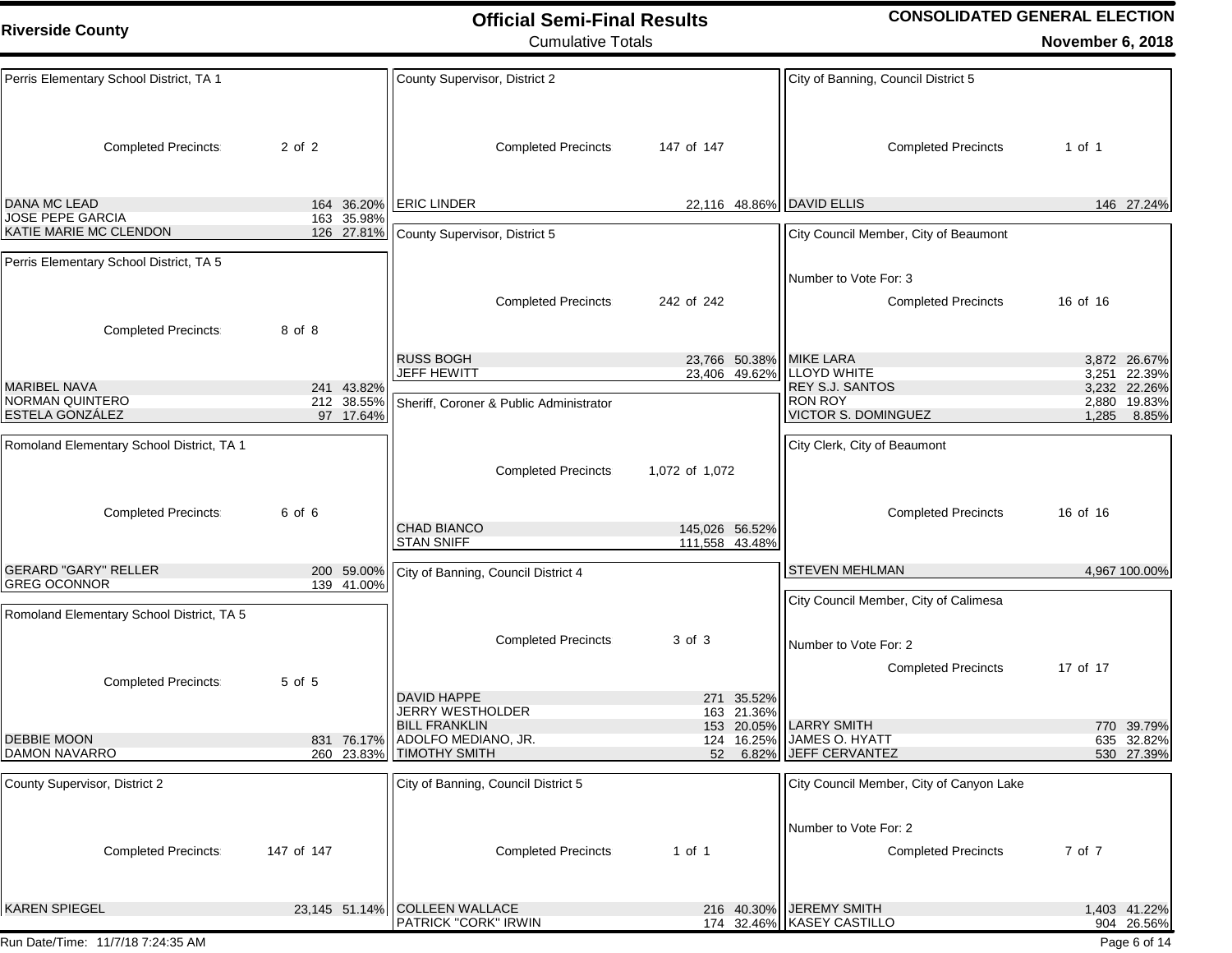**Riverside County**

Cumulative Totals

**CONSOLIDATED GENERAL ELECTION November 6, 2018**

| City Council Member, City of Canyon Lake                                                         |                                                      | Mayor, City of Coachella                                                     |                                          | City of Corona, Council District 5                                                                       |            |                                          |
|--------------------------------------------------------------------------------------------------|------------------------------------------------------|------------------------------------------------------------------------------|------------------------------------------|----------------------------------------------------------------------------------------------------------|------------|------------------------------------------|
| Number to Vote For: 2<br><b>Completed Precincts</b>                                              | 7 of 7                                               | <b>Completed Precincts</b>                                                   | 9 of 9                                   | <b>Completed Precincts</b>                                                                               | 8 of 8     |                                          |
| <b>VICKI WARREN</b><br><b>DAWN HAGGERTY</b>                                                      | 624 18.33%<br>473 13.90%                             | <b>STEVEN A. HERNANDEZ</b><br>City Council Member, City of Coachella         | 1,543 100.00%                            | <b>WES SPEAKE</b><br><b>DAVE HUSTED</b><br><b>JEREMY MERCER</b>                                          |            | 2,466 49.74%<br>897 18.09%<br>889 17.93% |
| City of Cathedral City, Council District 3                                                       |                                                      | Number to Vote For: 2<br><b>Completed Precincts</b>                          | 9 of 9                                   | <b>RORY CONNELL</b><br>Mayor, City of Desert Hot Springs                                                 |            | 706 14.24%                               |
| <b>Completed Precincts</b><br><b>MARK NICOLINO CARNEVALE</b>                                     | 5 of 5<br>1,045 67.77%                               | <b>MEGAN BEAMAN JACINTO</b><br>JOSIE GONZALEZ                                | 764 28.82%<br>726 27.39%                 | <b>Completed Precincts</b>                                                                               | 13 of 13   |                                          |
| <b>JUAN CARLOS VIZAGA</b><br>City of Cathedral City, Council District 4                          | 497 32.23%                                           | <b>STEVE BROWN</b><br><b>VICTOR ALCANTARA</b><br><b>GILBERT RAMIREZ, JR.</b> | 515 19.43%<br>365 13.77%<br>281 10.60%   | <b>SCOTT MATAS</b><br>STEVE "RJ" GIBONEY                                                                 |            | 1,684 67.41%<br>814 32.59%               |
| <b>Completed Precincts</b>                                                                       | 4 of 4                                               | City of Corona, Council District 1<br><b>Completed Precincts</b>             | 7 of 7                                   | City Council Member, City of Desert Hot Springs<br>Number to Vote For: 2<br><b>Completed Precincts</b>   | 13 of 13   |                                          |
| JOHN ANTHONY RIVERA<br><b>ERNESTO GUTIERREZ</b><br>SERGIO ESPERICUETA<br>ENRIQUE "RICK" SALDIVAR | 292 35.31%<br>252 30.47%<br>174 21.04%<br>109 13.18% | JACQUE CASILLAS<br><b>JOE MORGAN</b>                                         | 1,344 43.89%<br>985 32.17%               | <b>GARY GARDNER</b><br><b>JAN PYE</b>                                                                    |            | 1,294 30.87%<br>1,062 25.33%             |
| City of Cathedral City, Council District 5                                                       |                                                      | <b>SHAWN KELLY</b><br>City of Corona, Council District 4                     | 733 23.94%                               | <b>ADAM SANCHEZ</b><br><b>JIM FITZGERALD</b><br>PETER TSACHPINIS<br>City of Eastvale, Council District 3 |            | 1,022 24.38%<br>704 16.79%<br>110 2.62%  |
| <b>Completed Precincts</b>                                                                       | 2 of 2                                               | <b>Completed Precincts</b>                                                   | 7 of 7                                   | <b>Completed Precincts</b>                                                                               | $2$ of $2$ |                                          |
| <b>RAYMOND GREGORY</b><br>LAURA AHMED<br>City Treasurer, City of Cathedral City                  | 764 61.46%                                           | 479 38.54% JIM STEINER<br> FAUZIA RIZVI<br><b>DOUG HUSEN</b>                 | 2,219 52.70%<br>955 22.68%<br>949 22.54% | <b>CLINT LORIMORE</b>                                                                                    |            | 530 53.92%                               |
| <b>Completed Precincts</b>                                                                       | 20 of 20                                             | JERRY MYERS                                                                  | 2.09%<br>88                              | <b>HOWARD FENG</b><br><b>CHRIS HOOK</b>                                                                  |            | 312 31.74%<br>141 14.34%                 |
| <b>HENRY CHAN</b>                                                                                | 4,556 100.00%                                        |                                                                              |                                          |                                                                                                          |            |                                          |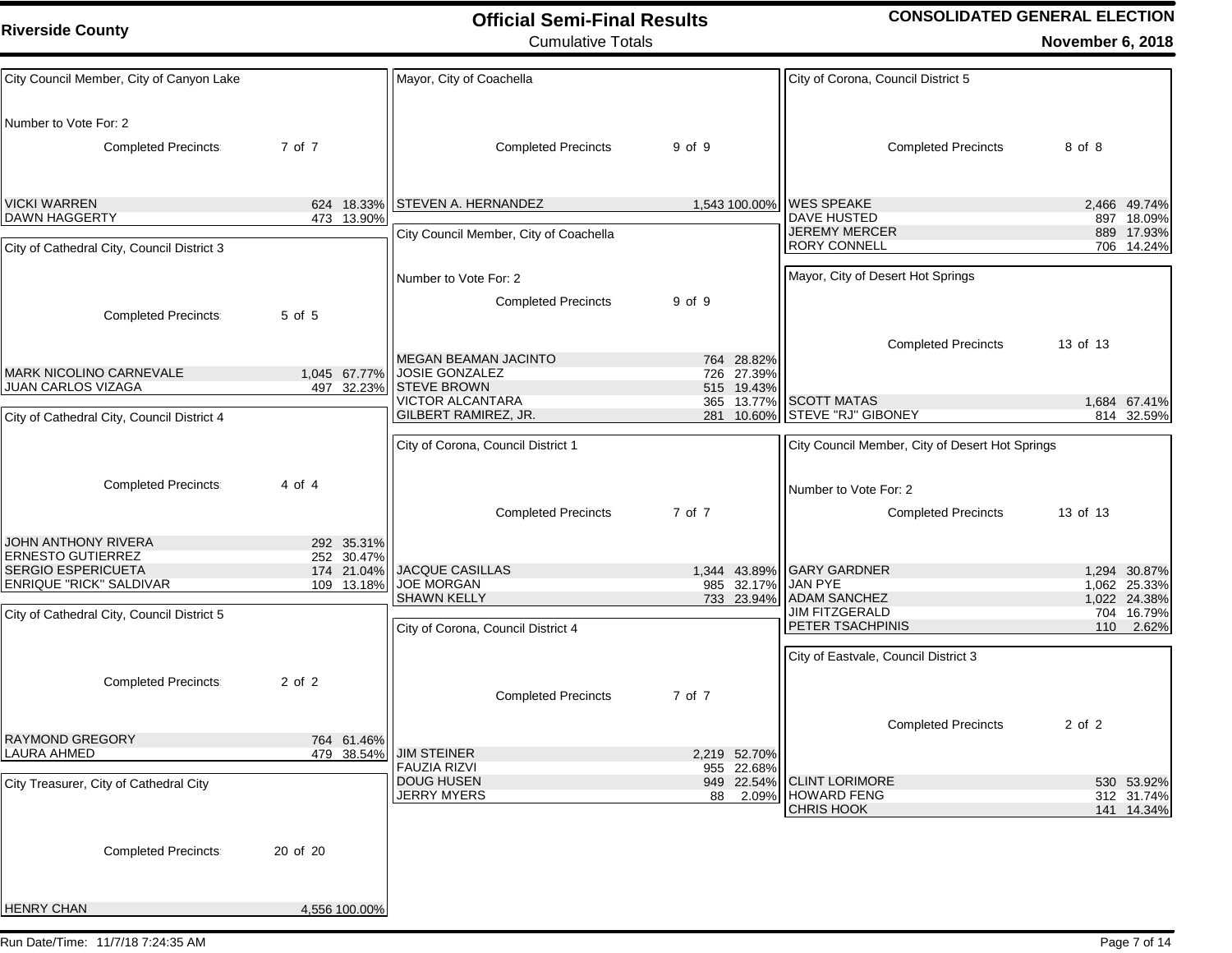| City of Eastvale, Council District 4      |              | City of Indio, Council District 3         |               | City of Jurupa Valley, Council District 5  |                              |
|-------------------------------------------|--------------|-------------------------------------------|---------------|--------------------------------------------|------------------------------|
| <b>Completed Precincts:</b>               | 2 of 2       | <b>Completed Precincts</b>                | 5 of 5        | <b>Completed Precincts</b>                 | 8 of 8                       |
| <b>JOCELYN YOW</b>                        | 844 68.45%   | <b>ELAINE HOLMES</b>                      | 720 100.00%   | <b>ROY D. HENDERSON</b>                    | 942 51.48%                   |
| <b>BART MORENO</b>                        | 389 31.55%   |                                           |               | <b>CHRIS BARAJAS</b>                       | 888 48.52%                   |
| City of Hemet, Council District 2         |              | City of Indio, Council District 4         |               | City of Lake Elsinore, Council District 3  |                              |
| <b>Completed Precincts</b>                | 5 of 5       | <b>Completed Precincts</b>                | 6 of 6        | <b>Completed Precincts</b>                 | 6 of 6                       |
|                                           |              | <b>OSCAR ORTIZ</b>                        | 710 57.91%    |                                            |                              |
| <b>RUSS BROWN</b>                         | 1,490 59.13% | <b>TROY STRANGE</b>                       | 516 42.09%    | <b>TIM SHERIDAN</b>                        | 1,344 71.60%                 |
| STACIE OLSON                              | 1,030 40.87% |                                           |               | DARYL J. HICKMAN                           | 533 28.40%                   |
| City of Hemet, Council District 5         |              | City Treasurer, City of Indio             |               | Mayor, City of La Quinta                   |                              |
| <b>Completed Precincts:</b>               | 6 of 6       | <b>Completed Precincts</b>                | 28 of 28      | <b>Completed Precincts</b>                 | 10 of 10                     |
|                                           |              | <b>BALVINA RAMIREZ</b>                    | 6,716 100.00% |                                            |                              |
| <b>LINDA KRUPA</b>                        | 785 51.61%   |                                           |               | <b>LINDA EVANS</b>                         | 6,197 100.00%                |
| <b>DOUG ARENT</b>                         | 736 48.39%   | City of Jurupa Valley, Council District 1 |               |                                            |                              |
| City Council Member, City of Indian Wells |              |                                           |               | City Council Member, City of La Quinta     |                              |
| Number to Vote For: 2                     |              | <b>Completed Precincts</b>                | 8 of 8        | Number to Vote For: 2                      |                              |
| <b>Completed Precincts</b>                | 3 of 3       |                                           |               | <b>Completed Precincts</b>                 | 10 of 10                     |
|                                           |              | <b>LAURA ROUGHTON</b>                     | 570 36.75%    |                                            |                              |
|                                           |              | <b>LORENA BARAJAS</b>                     | 551 35.53%    | <b>ROBERT RADI</b>                         | 3,611 31.99%                 |
| DANA W. REED                              | 905 52.01%   | <b>DAN SHAPIRO</b>                        | 430 27.72%    | JOHN J. PEÑA                               | 3,320 29.41%                 |
| RICHARD BALOCCO                           | 835 47.99%   |                                           |               | <b>DANTE GOMEZ</b><br>JOSEPH "JOE" JOHNSON | 1,560 13.82%                 |
| City of Indio, Council District 2         |              | City of Jurupa Valley, Council District 3 |               | <b>BRIAN HANRAHAN</b>                      | 1,544 13.68%<br>1,253 11.10% |
|                                           |              |                                           |               | City of Menifee, Council District 2        |                              |
| <b>Completed Precincts:</b>               | 4 of 4       | <b>Completed Precincts:</b>               | 5 of 5        |                                            |                              |
|                                           |              | <b>BRIAN SCOTT BERKSON</b>                | 1,597 100.00% | <b>Completed Precincts</b>                 | 7 of 7                       |
| <b>MICHAEL WILSON</b>                     | 723 50.10%   |                                           |               |                                            |                              |
| <b>WAYMOND FERMON</b>                     | 720 49.90%   |                                           |               |                                            |                              |
|                                           |              |                                           |               | <b>MATTHEW LIESEMEYER</b>                  | 2,049 100.00%                |

# **Official Semi-Final Results CONSOLIDATED GENERAL ELECTION November 6, 2018**

Cumulative Totals

**Riverside County**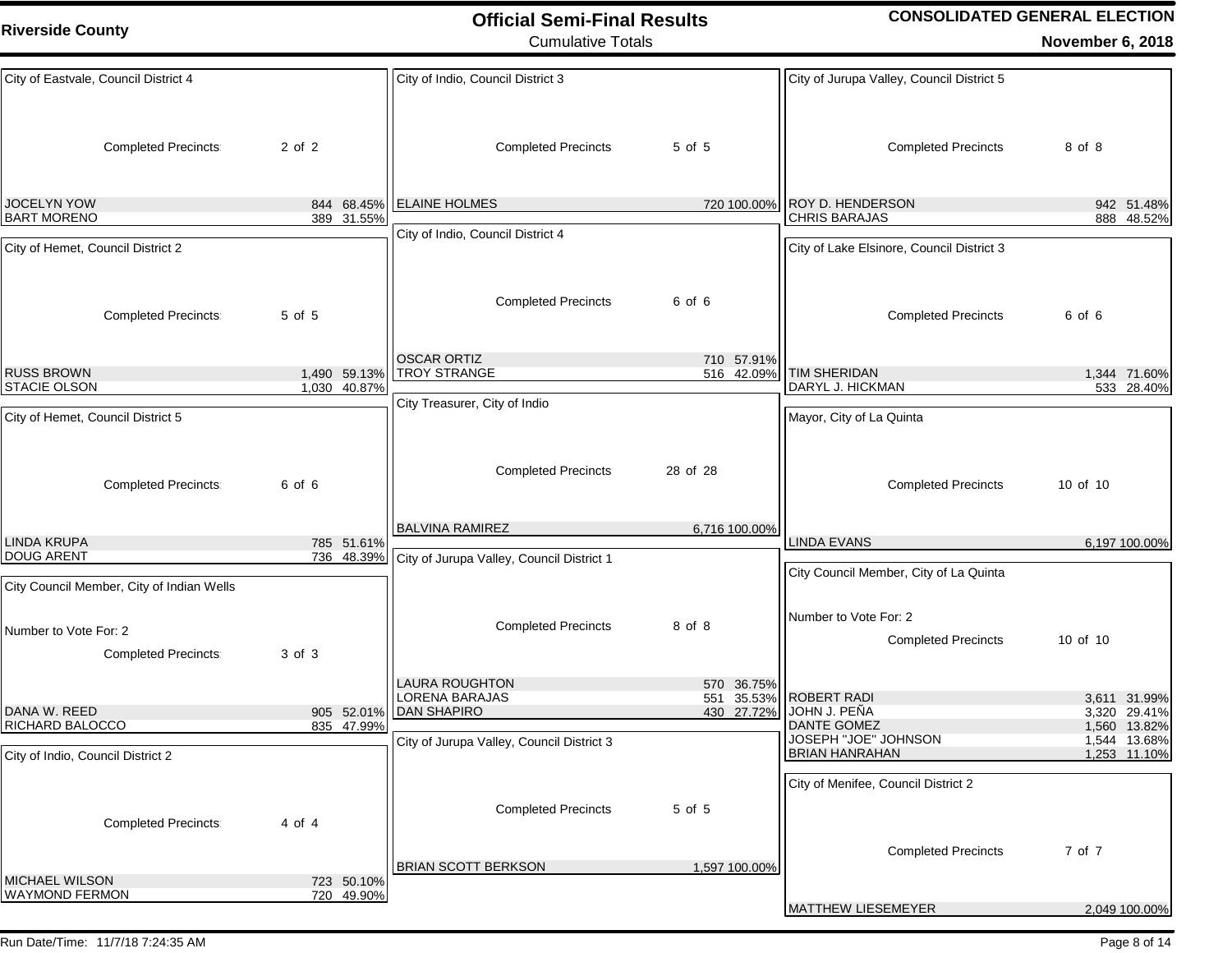| <b>Riverside County</b> | Official Semi-Final Result |  |  |
|-------------------------|----------------------------|--|--|
|                         | <b>Cumulative Totals</b>   |  |  |
|                         |                            |  |  |

| City of Menifee, Council District 4        |                | City of Murrieta, Council District 1                   |                            | City Council Member, City of Palm Desert |                |
|--------------------------------------------|----------------|--------------------------------------------------------|----------------------------|------------------------------------------|----------------|
|                                            |                |                                                        |                            |                                          |                |
|                                            |                |                                                        |                            | Number to Vote For: 2                    |                |
|                                            |                |                                                        |                            |                                          |                |
| <b>Completed Precincts</b>                 | 10 of 10       | <b>Completed Precincts</b>                             | 6 of 6                     | <b>Completed Precincts:</b>              | 16 of 16       |
|                                            |                |                                                        |                            |                                          |                |
|                                            |                |                                                        |                            |                                          |                |
| <b>DEAN DEINES</b>                         |                | 1,861 51.39% JONATHAN INGRAM                           | 1,543 63.37%               | <b>JAN C. HARNIK</b>                     | 6,161 37.91%   |
| <b>GLORIA J. SANCHEZ</b>                   |                | 1,760 48.61% STEVE ESPINOSA                            | 892 36.63%                 | SABBY JONATHAN                           | 5,824 35.84%   |
|                                            |                |                                                        |                            | <b>MATT MONICA</b>                       | 1,949 11.99%   |
| Mayor, City of Moreno Valley               |                | City of Murrieta, Council District 2                   |                            | <b>CARLOS PINEDA</b>                     | 1,170<br>7.20% |
|                                            |                |                                                        |                            | <b>KENNETH DORAN</b>                     | 1,148<br>7.06% |
|                                            |                |                                                        |                            | City Council Member, City of Perris      |                |
|                                            |                |                                                        |                            |                                          |                |
| <b>Completed Precincts:</b>                | 49 of 49       | <b>Completed Precincts:</b>                            | 9 of 9                     |                                          |                |
|                                            |                |                                                        |                            | Number to Vote For: 2                    |                |
|                                            |                |                                                        |                            |                                          |                |
|                                            |                |                                                        |                            | <b>Completed Precincts</b>               | 18 of 18       |
| YXSTIAN GUTIERREZ<br><b>DENISE FLEMING</b> |                | 6,818 42.41% CHRISTI WHITE<br>3,200 19.91% JOSH KNIGHT | 1,074 44.31%<br>565 23.31% |                                          |                |
| MARY E. MCBEAN                             |                | 2,285 14.21% HARRY RAMOS                               | 532 21.95%                 |                                          |                |
| <b>JEFFREY GIBA</b>                        |                | 2,110 13.13%   RYAN HAGGERTY                           | 253 10.44%                 | <b>DAVID STARR RABB</b>                  | 1,615 27.17%   |
| DAVID MARQUEZ                              | 7.21%<br>1,159 |                                                        |                            | <b>MARISELA MAGANA</b>                   | 1,298 21.84%   |
| <b>LAWRENCE BAIRD</b>                      | 503            | 3.13% City of Murrieta, Council District 5             |                            | RAUL M. RUIZ                             | 1,178 19.82%   |
|                                            |                |                                                        |                            | <b>BRADY A. MC CARRON</b>                | 1,047 17.61%   |
| City of Moreno Valley, Council District 2  |                |                                                        |                            | <b>BLANCA LOPEZ</b>                      | 806 13.56%     |
|                                            |                |                                                        |                            | City Clerk, City of Perris               |                |
|                                            |                | <b>Completed Precincts</b>                             | 7 of 7                     |                                          |                |
|                                            |                |                                                        |                            |                                          |                |
| <b>Completed Precincts:</b>                | 14 of 14       |                                                        |                            |                                          |                |
|                                            |                |                                                        |                            |                                          | 18 of 18       |
|                                            |                | <b>SCOTT VINTON</b>                                    | 2,016 100.00%              | <b>Completed Precincts</b>               |                |
| CARLA THORNTON                             |                | 1,527 26.55%   City Council Member, City of Norco      |                            |                                          |                |
| KERI A. THEN                               | 1,438 25.00%   |                                                        |                            |                                          |                |
| <b>COREY JACKSON</b>                       | 1,360 23.64%   |                                                        |                            | <b>NANCY SALAZAR</b>                     | 2,574 67.74%   |
| LEROY HOLT, JR.                            |                | 919 15.98%   Number to Vote For: 2                     |                            | <b>MAYA RODRIGUEZ</b>                    | 1,226 32.26%   |
| JOANN L. STEPHAN                           | 508<br>8.83%   |                                                        |                            |                                          |                |
|                                            |                | <b>Completed Precincts</b>                             | 12 of 12                   | City Council Member, City of San Jacinto |                |
| City of Moreno Valley, Council District 4  |                |                                                        |                            |                                          |                |
|                                            |                |                                                        |                            | Number to Vote For: 2                    |                |
|                                            |                | <b>KEVIN BASH</b>                                      | 2,045 30.83%               |                                          |                |
|                                            |                | <b>GREG NEWTON</b>                                     | 1,407 21.21%               | <b>Completed Precincts</b>               | 16 of 16       |
| Completed Precincts:                       | 12 of 12       | <b>ROB KOZIEL</b>                                      | 1,357 20.46%               |                                          |                |
|                                            |                | <b>TRAVIS WALSH</b>                                    | 1,045 15.75%               |                                          |                |
|                                            |                | <b>ROD TAYLOR</b>                                      | 780 11.76%                 | <b>JOEL LOPEZ</b>                        | 1,321 21.22%   |
| <b>ULISES CABRERA</b>                      | 1,917 50.47%   |                                                        |                            | ALONSO LEDEZMA                           | 1,276 20.50%   |
| CHEYLYNDA BARNARD                          | 1,881 49.53%   |                                                        |                            | <b>BRIAN REASER</b>                      | 1,038 16.68%   |
|                                            |                |                                                        |                            | <b>JEREMY FONTES</b>                     | 950 15.26%     |
|                                            |                |                                                        |                            | MIKEL C. VAN DER LINDEN                  | 833 13.38%     |
|                                            |                |                                                        |                            | <b>STEVEN DI MEMMO</b>                   | 806 12.95%     |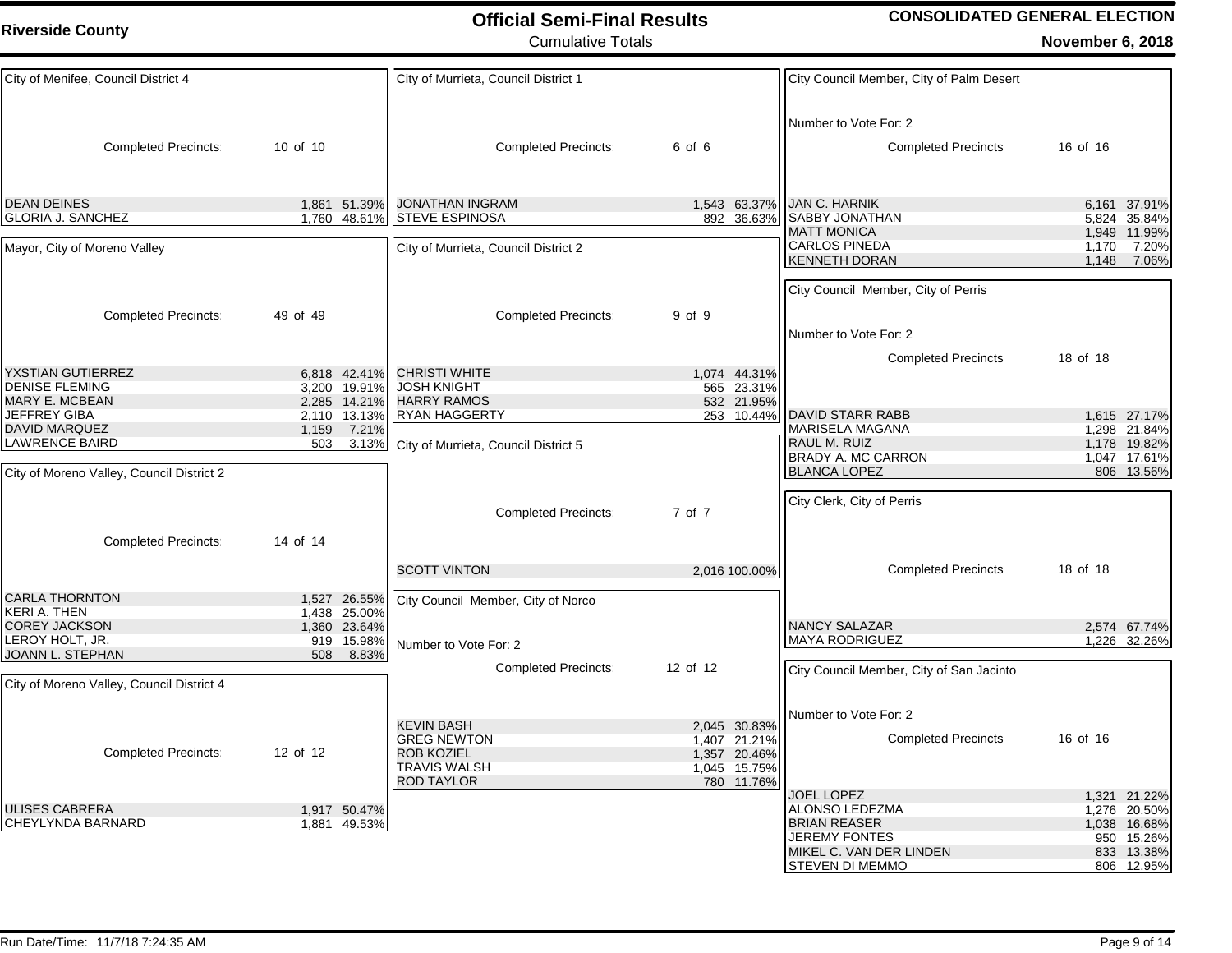# **Official Semi-Final Results CONSOLIDATED GENERAL ELECTION November 6, 2018**

Cumulative Totals

| City of Temecula, Council District 1                 |                            | City of Wildomar, Council District 5                                    |                              | Jurupa Area Recreation & Park District, Division 5            |                                              |
|------------------------------------------------------|----------------------------|-------------------------------------------------------------------------|------------------------------|---------------------------------------------------------------|----------------------------------------------|
| <b>Completed Precincts</b>                           | 9 of 9                     | <b>Completed Precincts</b>                                              | 2 of 2                       | <b>Completed Precincts</b>                                    | 10 of 10                                     |
| <b>MATT RAHN</b><br><b>MAYRA GARCIA</b>              | 2,069 72.37%<br>790 27.63% | <b>IMARSHA SWANSON</b>                                                  | 863 100.00%                  | ROSS A. LEJA<br><b>ELLEN PORTER</b>                           | 788 55.77%<br>625 44.23%                     |
| City of Temecula, Council District 3                 |                            | Jurupa Community Services District, Division 1                          |                              | Director, Desert Water Agency                                 |                                              |
| <b>Completed Precincts</b>                           | 6 of 6                     | <b>Completed Precincts</b>                                              | 36 of 36                     | Number to Vote For: 3<br><b>Completed Precincts</b>           | 63 of 63                                     |
|                                                      |                            | <b>KENNETH MC LAUGHLIN</b>                                              | 5,221 50.73%                 |                                                               |                                              |
| <b>MARYANN EDWARDS</b><br>MICHAEL "KAIZEN" MCCRACKEN | 1,327 42.25%<br>930 29.61% | <b>TODD MINTEN</b>                                                      | 5,070 49.27%                 | <b>PATRICIA OYGAR</b><br>JIM CIOFFI                           | 8,002 26.51%<br>7,954 26.35%                 |
| <b>ADAM JOSHUA RIDEAU</b>                            | 884 28.14%                 | Desert Healthcare District, Zone 4                                      |                              | <b>JOE STUART</b><br>YVONNE PARKS<br>KARL BAKER, JR.          | 6,644 22.01%<br>3,901 12.92%<br>3,682 12.20% |
| City of Temecula, Council District 5                 |                            | <b>Completed Precincts</b>                                              | 12 of 12                     | San Gorgonio Pass Water Agency, Division 4                    |                                              |
| <b>Completed Precincts:</b>                          | 6 of 6                     |                                                                         |                              |                                                               |                                              |
| <b>ZAK SCHWANK</b>                                   |                            | <b>SHELLEY KAPLAN</b><br><b>EVETT PEREZGIL</b>                          | 1,682 52.20%<br>1,540 47.80% | <b>Completed Precincts</b>                                    | 12 of 12                                     |
| <b>MARTHA ANGELICA HOWARD</b>                        | 1,260 57.04%<br>949 42.96% | Director, San Gorgonio Memorial Healthcare Dist                         |                              |                                                               |                                              |
| City of Wildomar, Council District 1                 |                            |                                                                         |                              | <b>BLAIR M BALL</b><br><b>KEN COATE</b>                       | 1,226 54.71%<br>1,015 45.29%                 |
|                                                      |                            | Number to Vote For: 3<br><b>Completed Precincts:</b>                    | 77 of 77                     | Coachella Valley Water District, Division 1                   |                                              |
| <b>Completed Precincts:</b>                          | 3 of 3                     |                                                                         |                              |                                                               |                                              |
|                                                      |                            | PHILLIP CAPOBIANCO<br><b>LYNN BALDI</b>                                 | 5,059 17.31%<br>4,678 16.00% | <b>Completed Precincts</b>                                    | 39 of 39                                     |
| <b>BEN J. BENOIT</b>                                 | 578 100.00%                | <b>GEORGIA SOBIECH</b><br><b>LANNY SWERDLOW</b>                         | 4,428 15.15%                 |                                                               |                                              |
| City of Wildomar, Council District 3                 |                            | <b>SANDRA GUTKNECHT</b><br><b>LYNDON E. TAYLOR</b><br>ANDREW D. GARDNER | 4,288 14.67%<br>2,783 9.52%  | 3,871 13.24% G. PATRICK O'DOWD<br>3,533 12.09% LEWIS DA SILVA | 5,324 62.78%<br>3,156 37.22%                 |
| <b>Completed Precincts:</b>                          | 2 of 2                     | <b>JOHN KALANI</b>                                                      | 594                          | 2.03% Coachella Valley Water District, Division 3             |                                              |
| <b>JOSEPH MORABITO</b>                               | 646 57.22%                 |                                                                         |                              | <b>Completed Precincts:</b>                                   | 26 of 26                                     |
| TIMOTHY W. WALKER                                    | 483 42.78%                 |                                                                         |                              |                                                               |                                              |
|                                                      |                            |                                                                         |                              | JOHN POWELL, JR.                                              | 6,606 68.98%                                 |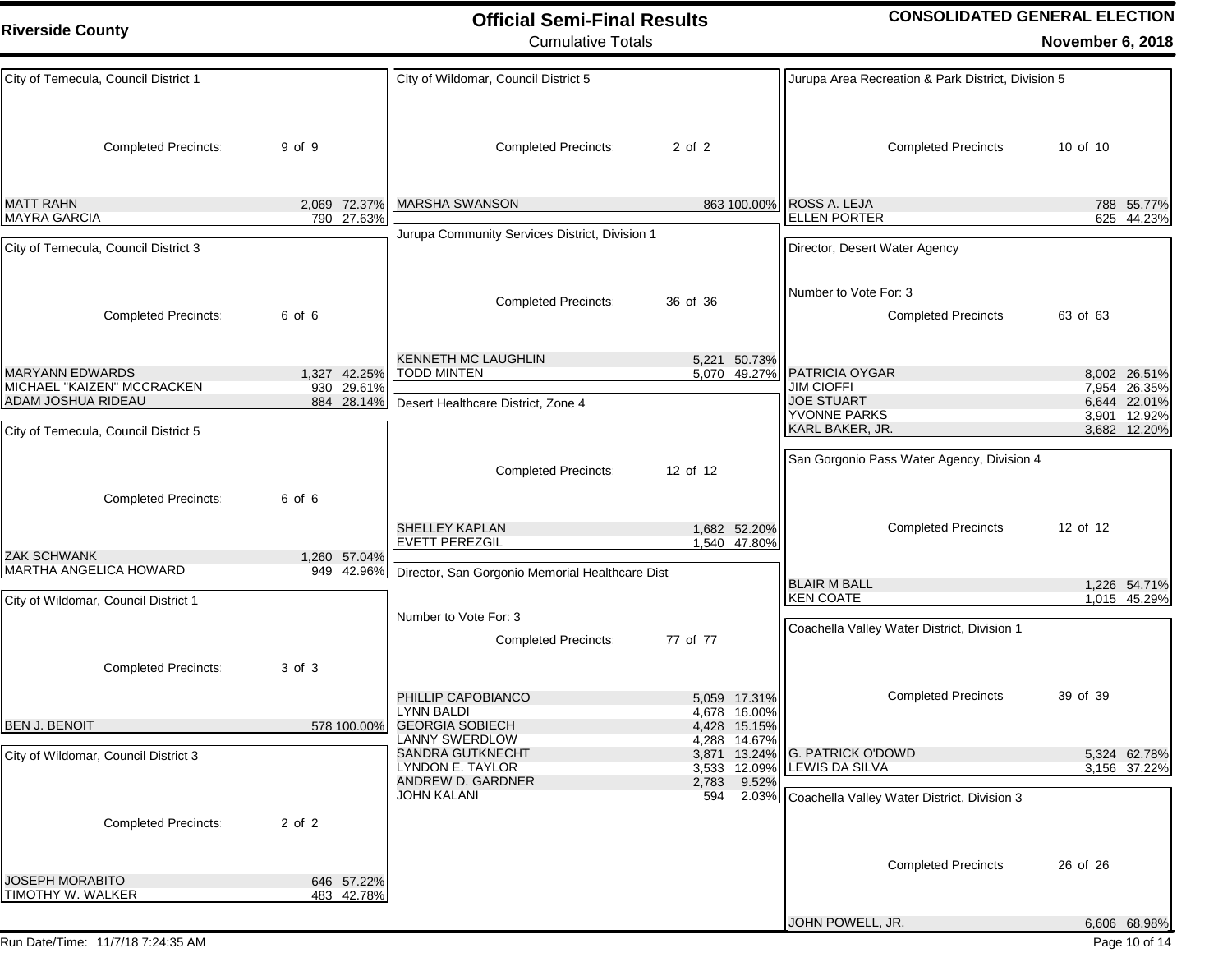| <b>Riverside County</b>                                      |                              | <b>Official Semi-Final Results</b><br><b>Cumulative Totals</b> |          |                              | <b>CONSOLIDATED GENERAL ELECTION</b>             | November 6, 2018                 |
|--------------------------------------------------------------|------------------------------|----------------------------------------------------------------|----------|------------------------------|--------------------------------------------------|----------------------------------|
| Coachella Valley Water District, Division 3                  |                              | Eastern Municipal Water District, Division 2                   |          |                              | Western Municipal Water District, Division 2     |                                  |
| <b>Completed Precincts:</b>                                  | 26 of 26                     | <b>Completed Precincts:</b>                                    | 72 of 72 |                              | <b>Completed Precincts:</b>                      | 64 of 64                         |
| ED MUZIK                                                     |                              | 2,970 31.02% STEVE BUSCH                                       |          | 4,842 23.45%                 | <b>GRACIE TORRES</b><br>PHIL ROSENTRATER         | 8.867 41.27%                     |
| Director, Mission Springs Water District                     |                              | Eastern Municipal Water District, Division 5                   |          |                              | <b>ALAN SHANAHAN</b>                             | 6,366 29.63%<br>6,250 29.09%     |
| Number to Vote For: 2                                        |                              |                                                                |          |                              | Commissioner, Idyllwild Fire Protection District |                                  |
| <b>Completed Precincts:</b>                                  | 25 of 25                     | <b>Completed Precincts</b>                                     | 52 of 52 |                              | Number to Vote For: 3                            |                                  |
|                                                              |                              |                                                                |          |                              | <b>Completed Precincts:</b>                      | 3 of 3                           |
| <b>STEVE GRASHA</b><br>NANCY S. WRIGHT<br><b>JEFF BOWMAN</b> | 1.763 33.36%<br>1,617 30.60% | DAVID J. SLAWSON<br><b>GREGORY HAGANS</b>                      |          | 8,005 61.63%<br>4,983 38.37% | RHONDA L. ANDREWSON                              |                                  |
| MALCOLM RUSSELL MC LEAN                                      | 1,094 20.70%<br>811 15.35%   | Elsinore Valley Municipal Water Dist. Division 1               |          |                              | RALPH HOETGER                                    | 424 30.90%<br>345 25.15%         |
| Yucaipa Valley Water District, Division 3                    |                              |                                                                |          |                              | <b>HENRY SAWICKI</b><br><b>ANDREW BALENDY</b>    | 330 24.05%<br>273 19.90%         |
|                                                              |                              | <b>Completed Precincts:</b>                                    | 16 of 16 |                              | <b>PROPOSITION 1</b>                             |                                  |
| <b>Completed Precincts:</b>                                  | 2 of 2                       |                                                                |          |                              |                                                  |                                  |
| JAY S. BOGH                                                  | 55 74.32%                    | <b>DARCY M. BURKE</b><br><b>DALE WELTY</b>                     |          | 2,342 57.00%<br>1,767 43.00% | <b>Completed Precincts:</b>                      | 1,072 of 1,072                   |
| <b>GEORGE SARDESON</b>                                       | 19 25.68%                    | Elsinore Valley Municipal Water Dist. Division 3               |          |                              | <b>NO</b>                                        | 151,647 51.78%                   |
| Yucaipa Valley Water District, Division 5                    |                              |                                                                |          |                              | <b>YES</b>                                       | 141,247 48.22%                   |
|                                                              |                              | Completed Precincts:                                           | 16 of 16 |                              | <b>PROPOSITION 2</b>                             |                                  |
| <b>Completed Precincts</b>                                   | 5 of 5                       |                                                                |          |                              |                                                  |                                  |
|                                                              |                              | JARED MC BRIDE<br><b>GEORGE S. CAMBERO</b>                     |          | 1,824 55.34%<br>1,472 44.66% | <b>Completed Precincts</b>                       | 1,072 of 1,072                   |
| <b>JOYCE MC INTIRE</b><br>TOM SHALHOUB                       | 548 55.13%<br>446 44.87%     | San Bernardino Valley Municipal Water Dist, Div 4              |          |                              | <b>YES</b>                                       |                                  |
| Eastern Municipal Water District, Division 2                 |                              |                                                                |          |                              | <b>NO</b>                                        | 159,094 54.39%<br>133,416 45.61% |
|                                                              |                              | <b>Completed Precincts:</b>                                    | 9 of 9   |                              | PROPOSITION 3                                    |                                  |
| <b>Completed Precincts:</b>                                  | 72 of 72                     | T. MILFORD HARRISON                                            |          | 10 37.04%                    | <b>Completed Precincts:</b>                      | 1,072 of 1,072                   |
| STEPHEN J. CORONA                                            | 10,154 49.17%                | <b>MICK GALLAGHER</b><br><b>TERESA PARRA CRAIG</b>             |          | 9 33.33%<br>8 29.63%         |                                                  |                                  |
| JOSEPH J. KUEBLER                                            | 5,655 27.38%                 |                                                                |          |                              | <b>NO</b>                                        | 154,975 53.66%                   |

Run Date/Time: 11/7/18 7:24:35 AM

Music of the contract of the contract of the contract of the contract of the contract of the contract of the contract of the contract of the contract of the contract of the contract of the contract of the contract of the c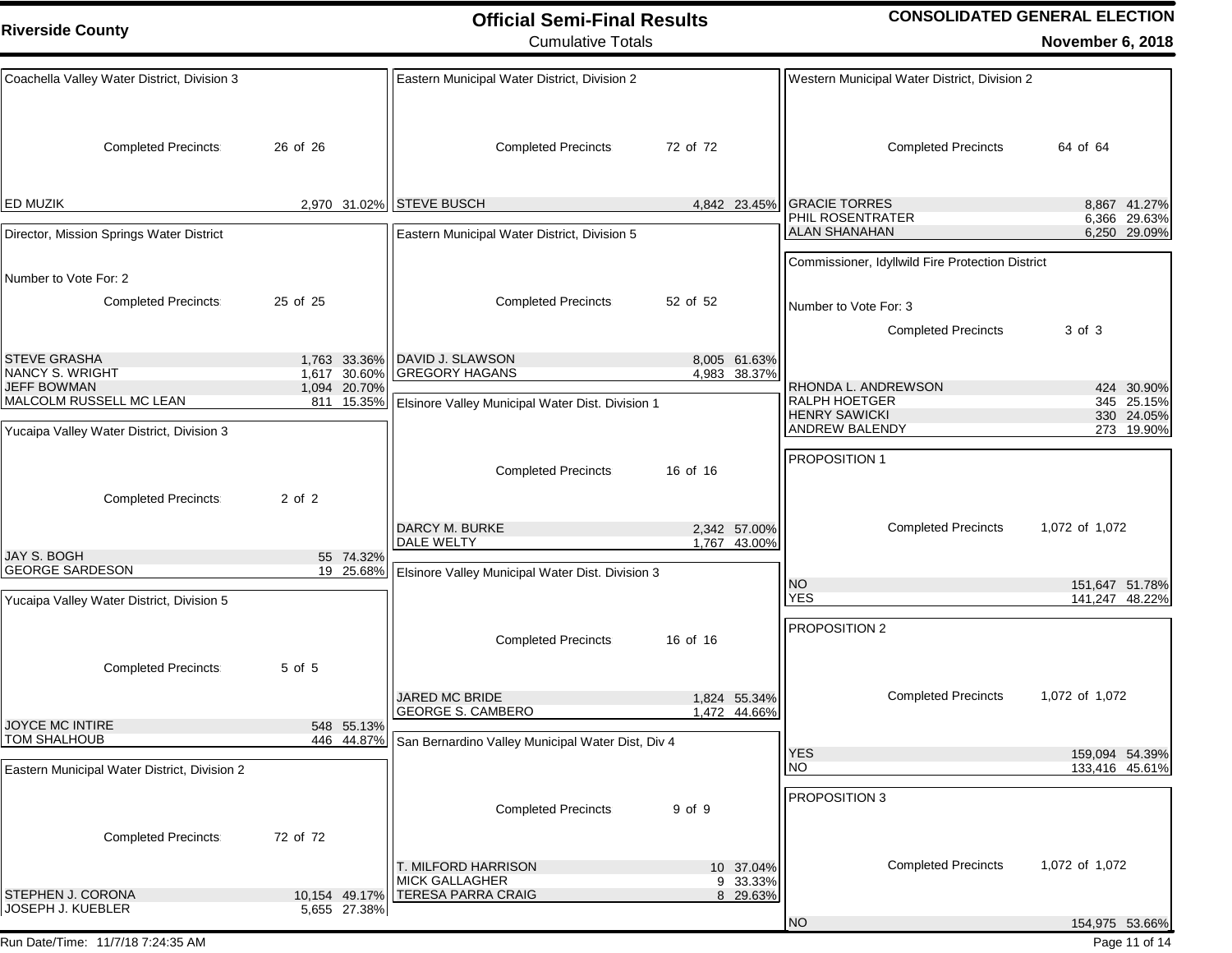| <b>Riverside County</b> |                            |                                      | <b>Official Semi-Final Results</b><br><b>Cumulative Totals</b> |                                                |                                     | <b>CONSOLIDATED GENERAL ELECTION</b><br><b>November 6, 2018</b> |          |                              |  |
|-------------------------|----------------------------|--------------------------------------|----------------------------------------------------------------|------------------------------------------------|-------------------------------------|-----------------------------------------------------------------|----------|------------------------------|--|
| PROPOSITION 3           |                            |                                      | PROPOSITION 8                                                  |                                                |                                     | Measure G - City of Perris                                      |          |                              |  |
|                         | <b>Completed Precincts</b> | 1,072 of 1,072                       |                                                                | <b>Completed Precincts</b>                     | 1,072 of 1,072                      | <b>Completed Precincts</b>                                      | 18 of 18 |                              |  |
| <b>YES</b>              |                            | 133,808 46.34%                       | <b>NO</b><br><b>YES</b>                                        |                                                | 197,224 67.42%<br>95,315 32.58%     | <b>YES</b><br><b>NO</b>                                         |          | 2,862 71.05%<br>1,166 28.95% |  |
| PROPOSITION 4           |                            |                                      | PROPOSITION 10                                                 |                                                |                                     | Measure H - City of Perris                                      |          |                              |  |
|                         | <b>Completed Precincts</b> | 1,072 of 1,072                       |                                                                | <b>Completed Precincts</b>                     | 1,072 of 1,072                      | <b>Completed Precincts</b>                                      | 18 of 18 |                              |  |
| <b>YES</b><br><b>NO</b> |                            | 169,239 58.03%<br>122,404 41.97%     | <b>NO</b><br><b>YES</b>                                        |                                                | 207,863 70.44% YES<br>87,226 29.56% | <b>NO</b>                                                       |          | 3,122 77.28%<br>918 22.72%   |  |
| PROPOSITION 5           |                            |                                      | PROPOSITION 11                                                 |                                                |                                     | Measure I - City of Menifee                                     |          |                              |  |
|                         | <b>Completed Precincts</b> | 1,072 of 1,072                       |                                                                | <b>Completed Precincts</b>                     | 1,072 of 1,072                      | <b>Completed Precincts</b>                                      | 34 of 34 |                              |  |
| <b>NO</b><br><b>YES</b> |                            | 147,469 50.87%<br>142,439 49.13%     | <b>YES</b>                                                     |                                                | 186,268 63.57% NO                   |                                                                 |          | 7,418 55.57%                 |  |
| PROPOSITION 6           |                            |                                      | <b>NO</b>                                                      |                                                | 106,762 36.43%                      | <b>YES</b>                                                      |          | 5,930 44.43%                 |  |
|                         |                            |                                      | PROPOSITION 12                                                 |                                                |                                     | Measure J - City of Menifee                                     |          |                              |  |
|                         | <b>Completed Precincts</b> | 1,072 of 1,072                       |                                                                | <b>Completed Precincts</b>                     | 1,072 of 1,072                      | <b>Completed Precincts</b>                                      | 34 of 34 |                              |  |
| YES<br> NO              |                            | 170,872 57.85%<br>124,474 42.15% YES |                                                                |                                                | 163,676 56.07% NO                   |                                                                 |          | 9,636 71.14%                 |  |
|                         |                            |                                      | <b>NO</b>                                                      |                                                | 128,241 43.93% YES                  |                                                                 |          | 3,909 28.86%                 |  |
| PROPOSITION 7           |                            |                                      |                                                                | Measure E - Palo Verde Unified School District |                                     | Measure K - City of Indian Wells                                |          |                              |  |
|                         | <b>Completed Precincts</b> | 1,072 of 1,072                       |                                                                | <b>Completed Precincts</b>                     | 13 of 13                            | <b>Completed Precincts</b>                                      | 3 of 3   |                              |  |
| <b>YES</b><br><b>NO</b> |                            | 175,068 60.35%                       | <b>BONDS YES</b>                                               |                                                | 793 59.36% YES                      |                                                                 |          |                              |  |
|                         |                            | 115,041 39.65%                       | <b>BONDS NO</b>                                                |                                                | 543 40.64% NO                       |                                                                 |          | 946 73.85%<br>335 26.15%     |  |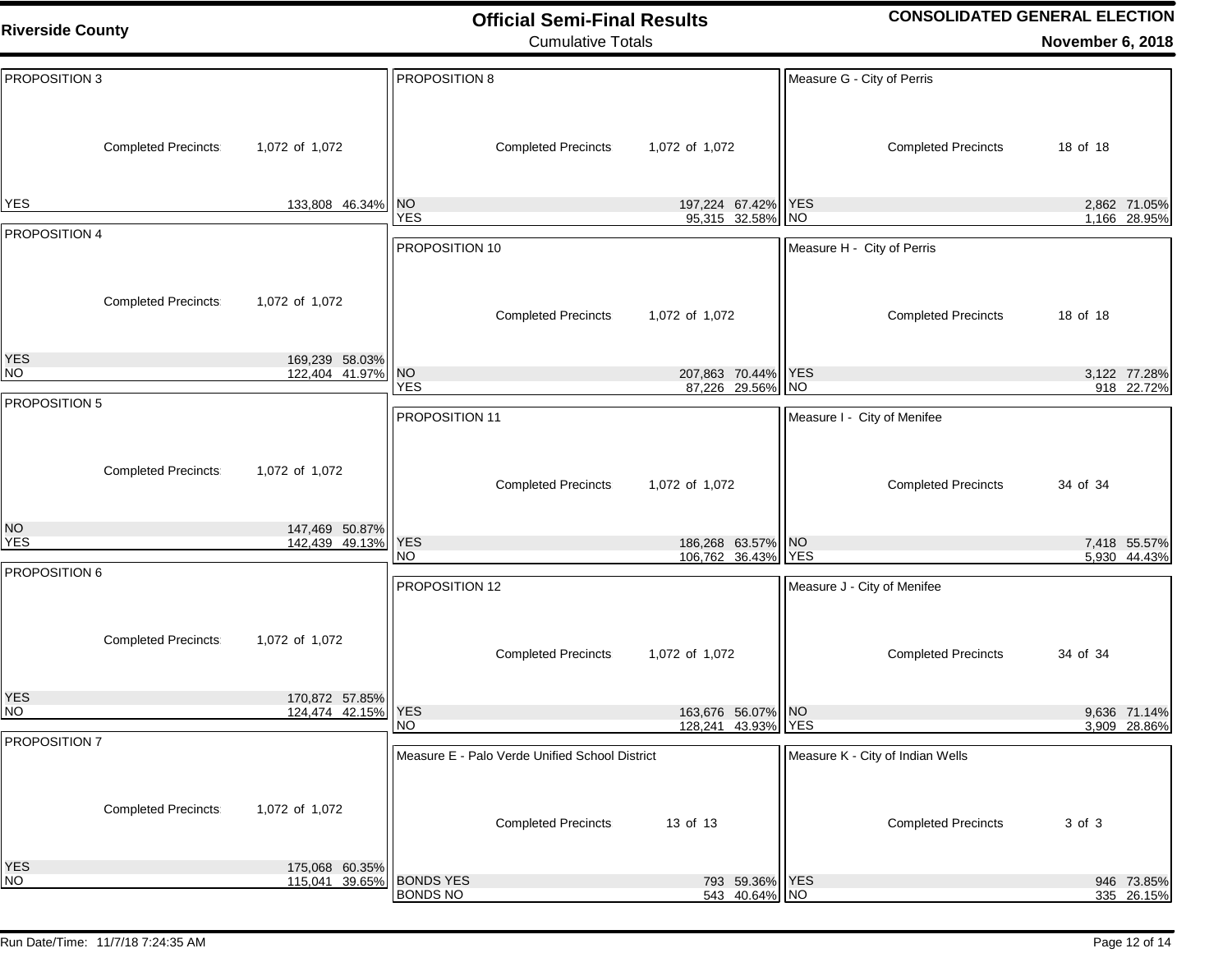| <b>Riverside County</b>           |                                      | <b>Official Semi-Final Results</b>     |                                               | <b>CONSOLIDATED GENERAL ELECTION</b>          |                               |  |
|-----------------------------------|--------------------------------------|----------------------------------------|-----------------------------------------------|-----------------------------------------------|-------------------------------|--|
|                                   |                                      | <b>Cumulative Totals</b>               |                                               |                                               | November 6, 2018              |  |
| Measure L - City of Jurupa Valley |                                      | Measure Q - City of Palm Desert        |                                               | Measure V - City of Desert Hot Springs        |                               |  |
| <b>Completed Precincts</b>        | 39 of 39                             | <b>Completed Precincts</b>             | 16 of 16                                      | <b>Completed Precincts</b>                    | 13 of 13                      |  |
| YES<br><b>NO</b>                  | 4,624 51.94% YES<br>4,279 48.06% NO  |                                        | 7,767 76.76% YES<br>2,351 23.24% NO           |                                               | 1,287 52.77%<br>1,152 47.23%  |  |
| Measure M - City of Moreno Valley |                                      | Measure R - City of Norco              |                                               | Measure W - Perris Union High School District |                               |  |
| <b>Completed Precincts</b>        | 49 of 49                             | <b>Completed Precincts</b>             | 12 of 12                                      | <b>Completed Precincts</b>                    | 92 of 92                      |  |
| <b>YES</b><br><b>NO</b>           | 11,948 72.56% YES<br>4,519 27.44% NO |                                        | 2,240 56.20% BONDS YES<br>1,746 43.80%        | <b>BONDS NO</b>                               | 10,816 52.41%<br>9,820 47.59% |  |
| Measure N - City of Banning       |                                      | Measure S - City of Canyon Lake        |                                               | Measure X - Hemet Unified School District     |                               |  |
| <b>Completed Precincts</b>        | 10 of 10                             | <b>Completed Precincts</b>             | 7 of 7                                        | <b>Completed Precincts</b>                    | 85 of 85                      |  |
| <b>YES</b><br>NO                  | 2,708 60.64% YES<br>1,758 39.36%     | NO <sub>1</sub>                        | 1,548 75.66% BONDS YES<br>498 24.34% BONDS NO |                                               | 11,361 60.99%<br>7,268 39.01% |  |
| Measure O - City of Banning       |                                      | Measure T - City of Murrieta           |                                               | Measure Y - City of Hemet                     |                               |  |
| <b>Completed Precincts</b>        | 10 of 10                             | <b>Completed Precincts:</b>            | 43 of 43                                      | <b>Completed Precincts</b>                    | 25 of 25                      |  |
| YES<br>NO                         | 2,733 61.22% YES                     |                                        | 7,929 51.61% NO<br>7,435 48.39% YES           |                                               | 7,140 65.00%<br>3,845 35.00%  |  |
| Measure P - City of Banning       |                                      | Measure U - City of Desert Hot Springs |                                               | Measure Z - City of Hemet                     |                               |  |
| <b>Completed Precincts:</b>       | 10 of 10                             | <b>Completed Precincts</b>             | 13 of 13                                      | <b>Completed Precincts</b>                    | 25 of 25                      |  |
| ΝO<br><b>YES</b>                  | 2,289 51.46% NO<br>2,159 48.54% YES  |                                        | 1,571 64.92% YES<br>849 35.08% NO             |                                               | 5,782 52.85%<br>5,159 47.15%  |  |